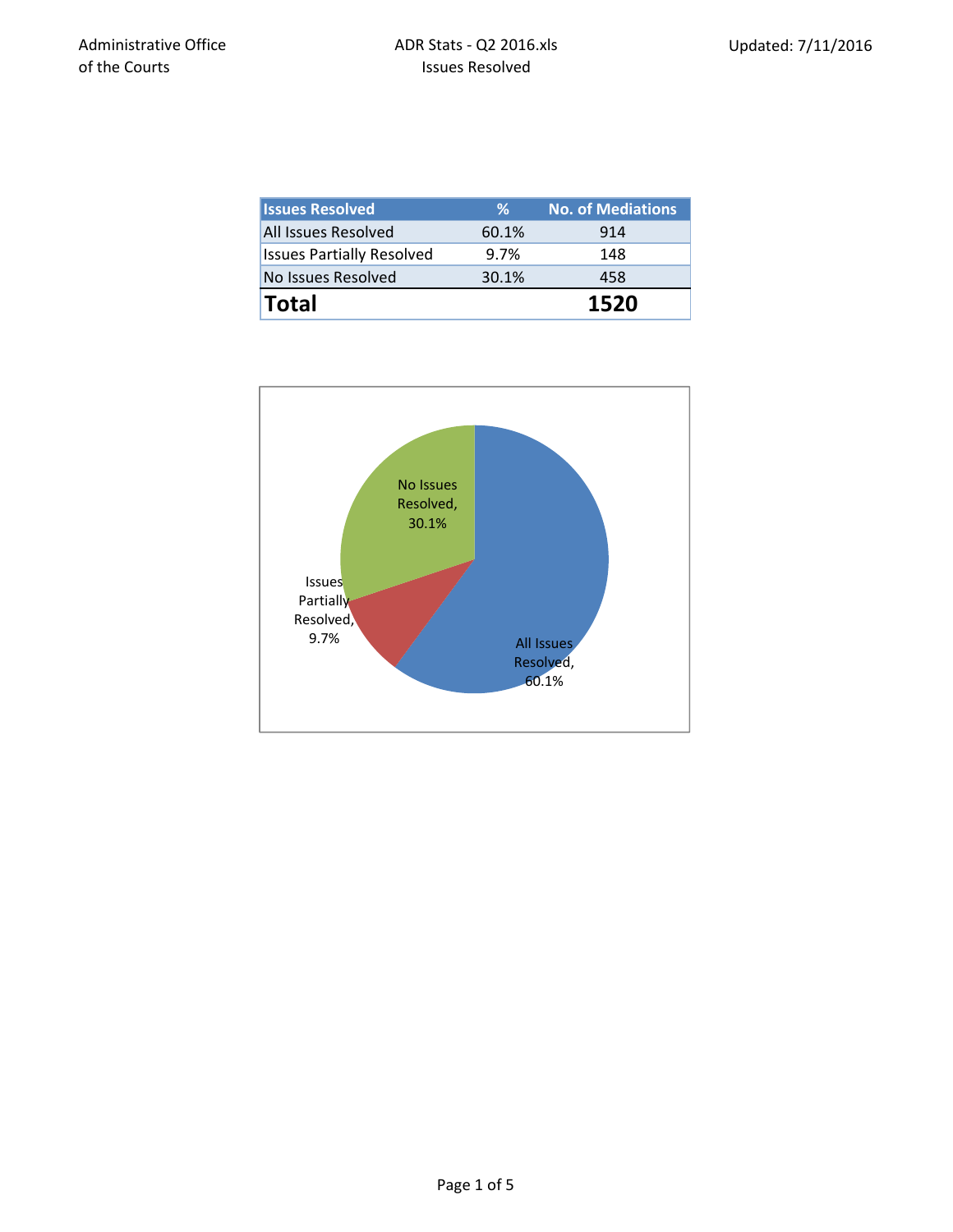| <b>Court Type</b>             | %     | <b>No. of Mediations</b> |
|-------------------------------|-------|--------------------------|
| <b>Appellate Court</b>        | 0.1%  |                          |
| <b>Chancery Court</b>         | 28.6% | 435                      |
| <b>Circuit Court</b>          | 49.5% | 752                      |
| <b>General Sessions Court</b> | 2.6%  | 40                       |
| <b>Federal Court</b>          | 6.3%  | 96                       |
| Juvenile Court                | 12.1% | 184                      |
| <b>Municipal Court</b>        | 0.1%  | $\overline{2}$           |
| <b>Probate Court</b>          | 0.7%  | 10                       |
| <b>Total</b>                  |       | 1520                     |

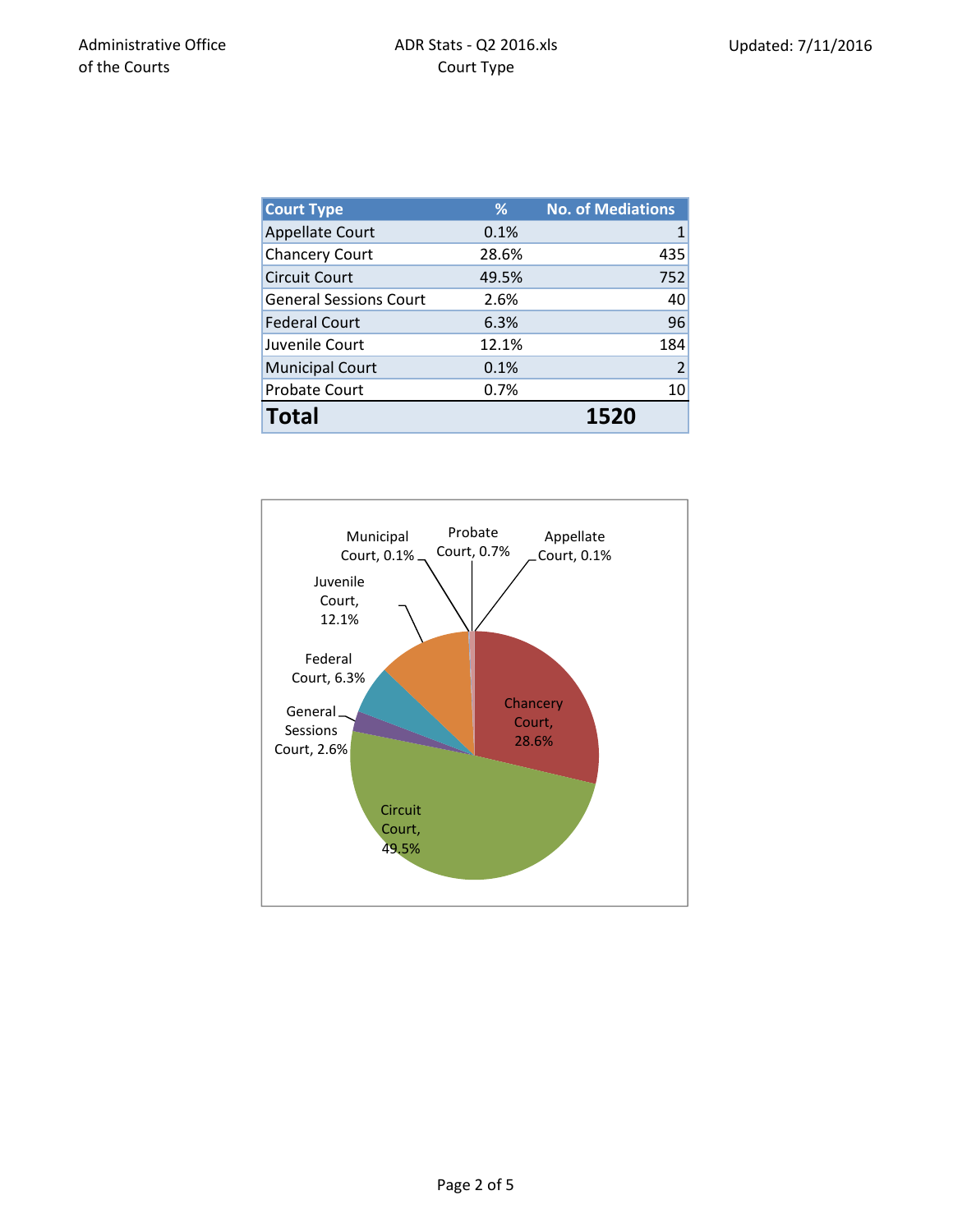| <b>Dispute Type</b>                                | %     | <b>No. of Mediations</b> |
|----------------------------------------------------|-------|--------------------------|
| Adoption/Surrender                                 | 0.0%  | $\Omega$                 |
| Appeal from Administrative Hearing                 | 0.0%  | 0                        |
| Conservatorship/Guardianship                       | 0.0%  | $\Omega$                 |
| Contract/Debt/Specific Performance                 | 3.1%  | 47                       |
| Damages/Torts Other Than Personal Injury           | 1.3%  | 20                       |
| Domestic Relations - Child Custody/Visitation Only | 15.4% | 234                      |
| Domestic Relations - Child Support Only            | 0.3%  | 5                        |
| Domestic Relations - Divorce with Children         | 24.2% | 368                      |
| Domestic Relations - Divorce without Children      | 10.7% | 162                      |
| <b>Domestic Relations - Post Divorce Issue</b>     | 9.8%  | 149                      |
| Juvenile Appeal                                    | 0.1%  | $\overline{2}$           |
| Landlord/Tenant                                    | 2.0%  | 30                       |
| Legitimation/Paternity                             | 0.5%  | 7                        |
| <b>Medical Malpractice</b>                         | 1.6%  | 25                       |
| Other                                              | 7.8%  | 118                      |
| Personal Injury                                    | 21.2% | 322                      |
| Probate/Trust                                      | 0.6%  | 9                        |
| <b>Product Liability</b>                           | 0.1%  | 1                        |
| <b>Real Property</b>                               | 0.9%  | 13                       |
| <b>Workers Compensation</b>                        | 0.3%  | 5                        |
| <b>Wrongful Death</b>                              | 0.2%  | 3                        |
| Total                                              |       | 1520                     |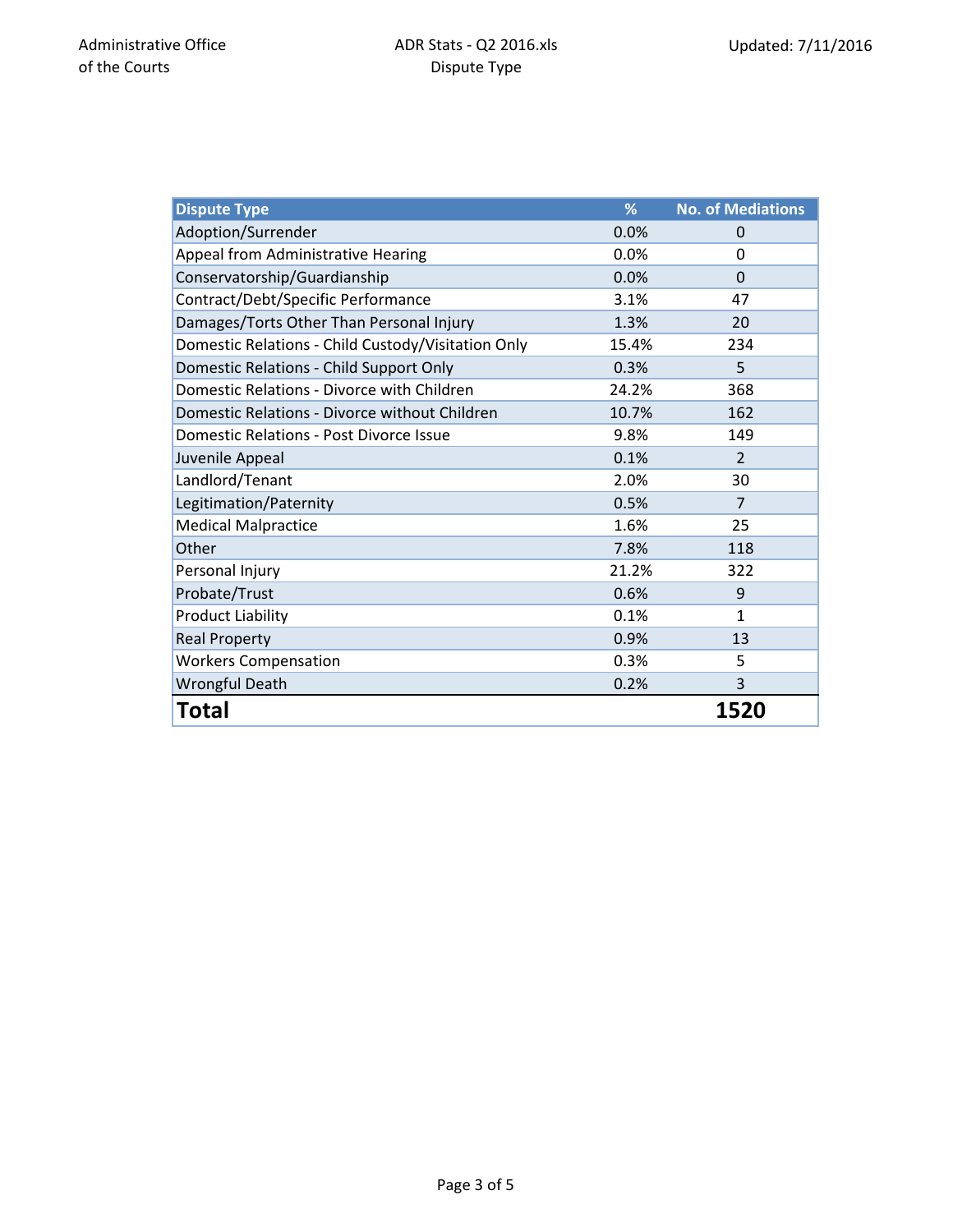|                |       | No. of            |                |      | No. of                  |               |       | No. of            |
|----------------|-------|-------------------|----------------|------|-------------------------|---------------|-------|-------------------|
| <b>County</b>  | %     | <b>Mediations</b> | <b>County</b>  | %    | <b>Mediations</b>       | <b>County</b> | %     | <b>Mediations</b> |
| Anderson       | 1.4%  | 21                | Hamilton       | 8.2% | 123                     | Morgan        | 0.3%  | 5                 |
| <b>Bedford</b> | 0.8%  | 12                | Hancock        | 0.0% | $\mathbf 0$             | Obion         | 0.5%  | 7                 |
| Benton         | 0.3%  | $\overline{4}$    | Hardeman       | 0.1% | $\overline{2}$          | Overton       | 0.9%  | 13                |
| Bledsoe        | 0.2%  | 3                 | Hardin         | 0.7% | 11                      | Perry         | 0.0%  | 0                 |
| Blount         | 2.0%  | 30                | <b>Hawkins</b> | 0.6% | $\boldsymbol{9}$        | Pickett       | 0.1%  | $\overline{2}$    |
| <b>Bradley</b> | 0.9%  | 13                | Haywood        | 0.0% | $\mathbf 0$             | Polk          | 0.0%  | $\mathbf 0$       |
| Campbell       | 0.5%  | $\overline{7}$    | Henderson      | 0.2% | 3                       | Pre-Suit      | 4.5%  | 68                |
| Cannon         | 0.1%  | $\mathbf{1}$      | Henry          | 0.3% | 5                       | Putnam        | 1.3%  | 20                |
| Carroll        | 0.5%  | $\overline{7}$    | Hickman        | 0.2% | $\overline{3}$          | Rhea          | 0.5%  | $\,8\,$           |
| Carter         | 0.7%  | 11                | Houston        | 0.1% | $\mathbf{1}$            | Roane         | 1.3%  | 20                |
| Cheatham       | 0.6%  | 9                 | Humphreys      | 0.1% | $\mathbf{1}$            | Robertson     | 0.3%  | $\overline{4}$    |
| Chester        | 0.1%  | $\mathbf{1}$      | Jackson        | 0.1% | $\mathbf{1}$            | Rutherford    | 2.1%  | 32                |
| Claiborne      | 0.1%  | $\overline{2}$    | Jefferson      | 1.3% | 19                      | Scott         | 0.0%  | $\boldsymbol{0}$  |
| Clay           | 0.0%  | $\mathbf 0$       | Johnson        | 0.3% | 4                       | Sequatchie    | 0.1%  | $\mathbf{1}$      |
| Cocke          | 0.3%  | 5                 | Knox           | 9.2% | 138                     | Sevier        | 0.4%  | 6                 |
| Coffee         | 0.2%  | 3                 | Lake           | 0.0% | 0                       | Shelby        | 11.5% | 173               |
| Crockett       | 0.1%  | $\mathbf{1}$      | Lauderdale     | 0.1% | $\overline{2}$          | Smith         | 0.1%  | $\overline{2}$    |
| Cumberland     | 1.3%  | 20                | Lawrence       | 0.3% | 5                       | Stewart       | 0.1%  | $\overline{2}$    |
| Davidson       | 15.9% | 239               | Lewis          | 0.2% | $\overline{3}$          | Sullivan      | 3.0%  | 45                |
| DeKalb         | 0.8%  | 12                | Lincoln        | 0.7% | 11                      | Sumner        | 2.3%  | 35                |
| Decatur        | 0.1%  | $\mathbf{1}$      | Loudon         | 0.9% | 14                      | Tipton        | 0.3%  | 5                 |
| Dickson        | 0.7%  | 10                | Macon          | 0.0% | $\Omega$                | Trousdale     | 0.1%  | $\overline{2}$    |
| Dyer           | 1.0%  | 15                | Madison        | 1.9% | 28                      | Unicoi        | 0.3%  | $\overline{4}$    |
| Fayette        | 0.3%  | $\overline{4}$    | Marion         | 0.1% | $\overline{2}$          | Union         | 0.1%  | $\mathbf{1}$      |
| Fentress       | 0.0%  | $\boldsymbol{0}$  | Marshall       | 0.5% | 7                       | Van Buren     | 0.1%  | $\overline{2}$    |
| Franklin       | 0.1%  | $\mathbf 1$       | Maury          | 0.9% | 13                      | Warren        | 0.6%  | 9                 |
| Gibson         | 0.4%  | 6                 | McMinn         | 0.3% | $\overline{\mathbf{4}}$ | Washington    | 2.8%  | 42                |
| Giles          | 0.6%  | 9                 | McNairy        | 0.1% | $\overline{2}$          | Wayne         | 0.1%  | $\overline{2}$    |
| Grainger       | 0.1%  | $\mathbf{1}$      | <b>Meigs</b>   | 0.1% | $\overline{2}$          | Weakley       | 0.3%  | $\overline{4}$    |
| Greene         | 1.3%  | 19                | Monroe         | 0.3% | 4                       | White         | 0.7%  | 10                |
| Grundy         | 0.0%  | $\mathbf 0$       | Montgomery     | 2.4% | 36                      | Williamson    | 3.5%  | 52                |
| Hamblen        | 0.5%  | 8                 | Moore          | 0.0% | 0                       | Wilson        | 1.1%  | 16                |

## **Total No. of Mediations: 1520**